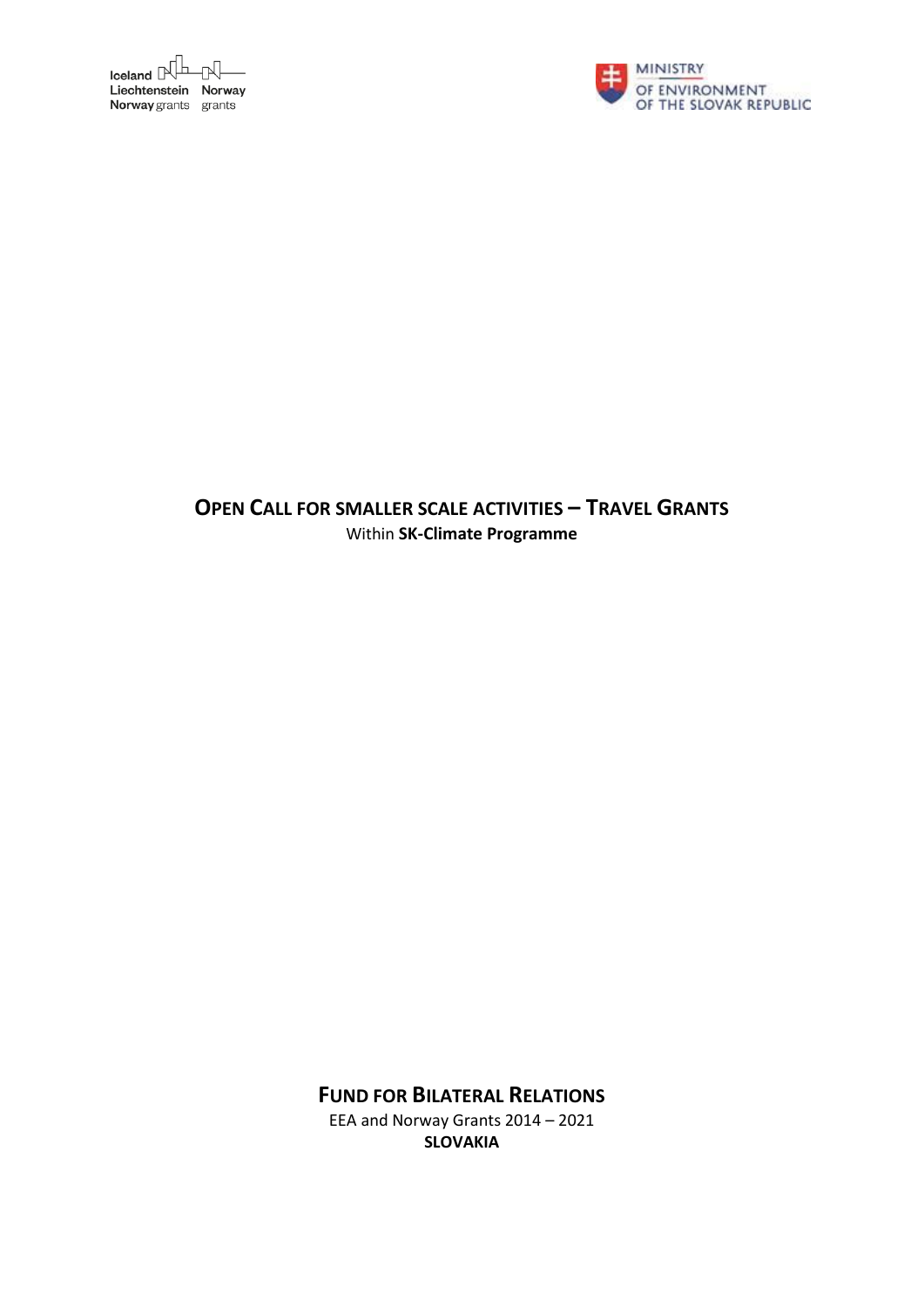



## **1. BASIC DATA AND CONDITION**

The Fund for Bilateral Relations (hereinafter referred to as the "BF") was established to enhance cooperation and improve mutual knowledge and understanding between Slovakia and the Donor States – Iceland, Liechtenstein and Norway. Based on the Memoranda of Understanding, the Programme Operator (hereinafter referred to as the "PO") uses the BF resources to strengthen the cooperation both on SK-Climate Programme (hereinafter referred to as the "Programme") and on project level. The proposal of initiatives / activities are approved by SK-Climate Cooperation Committee.

| <b>Call closure:</b>                     | Until the available allocation is exhausted                                                                                                                                                                                                                                                                                                                                                                                                                                                                                                                                                                                                                      |
|------------------------------------------|------------------------------------------------------------------------------------------------------------------------------------------------------------------------------------------------------------------------------------------------------------------------------------------------------------------------------------------------------------------------------------------------------------------------------------------------------------------------------------------------------------------------------------------------------------------------------------------------------------------------------------------------------------------|
| Call number:                             | ACC BF 01                                                                                                                                                                                                                                                                                                                                                                                                                                                                                                                                                                                                                                                        |
| Maximum grant to be applied for:         | <b>EUR 5,000</b>                                                                                                                                                                                                                                                                                                                                                                                                                                                                                                                                                                                                                                                 |
| Minimum grant to be applied for:         | N/A                                                                                                                                                                                                                                                                                                                                                                                                                                                                                                                                                                                                                                                              |
| Co-financing:                            | No co-financing is requested by the applicants                                                                                                                                                                                                                                                                                                                                                                                                                                                                                                                                                                                                                   |
| <b>Total allocation:</b>                 | EUR 50,000                                                                                                                                                                                                                                                                                                                                                                                                                                                                                                                                                                                                                                                       |
| <b>Announced by:</b>                     | Ministry of Environment of SR as a Programme Operator<br>of the SK-Climate Programme                                                                                                                                                                                                                                                                                                                                                                                                                                                                                                                                                                             |
| <b>Eligible applicants and partners:</b> | All legal entities established in Slovakia or in one of the<br>Donor States are eligible to apply.                                                                                                                                                                                                                                                                                                                                                                                                                                                                                                                                                               |
| <b>Further eligibility limitations:</b>  | The Programme Operators of the Programmes within the<br>EEA and Norway Grants 2014 - 2021 are not eligible to<br>apply.                                                                                                                                                                                                                                                                                                                                                                                                                                                                                                                                          |
| <b>Further conditions:</b>               | 1. Each Slovak applicant must have at least one partner from<br>a Donor State and vice versa; or has to document the clear<br>bilateral context of the initiative /activity which closely<br>relates to SK-Climate Programme outcomes/outputs.<br>2. The implementation of the initiative must be completed<br>within 7 days following the start of the activity, including<br>2 days for the journey.<br>3. Generally, expenditures of up to 2 persons can be<br>reimbursed. In dully justified cases, expenditures of up to<br>5 persons can be reimbursed.<br>4. The mandatory attachments to the Grant Application are<br>participation-related document(s). |
| Funding source(s):                       | EEA Financial Mechanism (EEA Grants) - 48,541114%<br>Norwegian Financial Mechanism (Norway Grants) -<br>51,458886%                                                                                                                                                                                                                                                                                                                                                                                                                                                                                                                                               |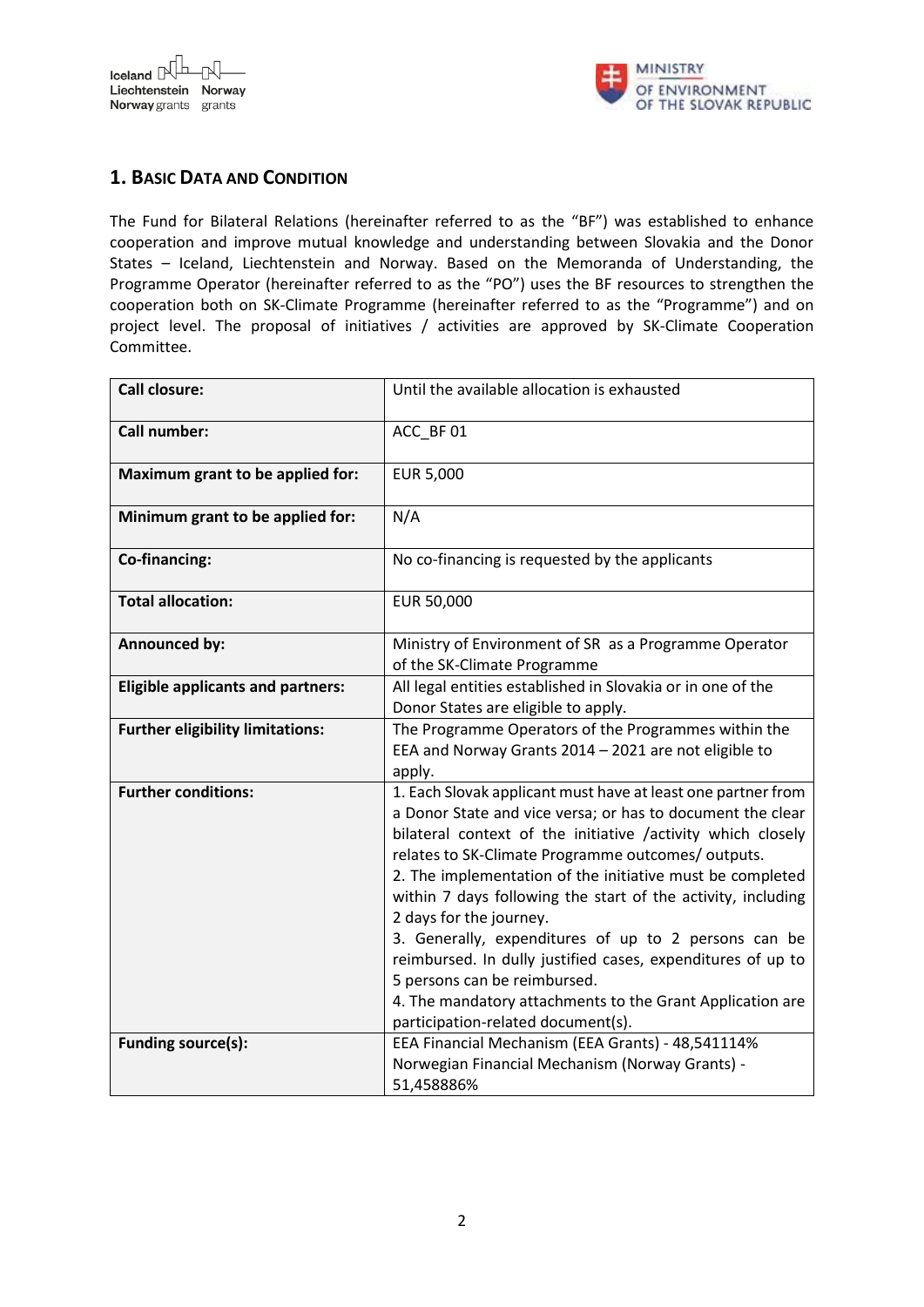

# **2. ELIGIBLE ACTIVITIES**

The travel grants under this Call are provided for short-term initiatives in the partner country with clear bilateral profile, serving the purpose of strengthening bilateral relations between Slovakia and the Donor States<sup>1</sup> and closely relates to SK-Climate Programme outcomes and outputs.

Publicity output related to the initiative is required (publishing of article, press report, blog, social media post etc.). As an example, the mere participation of Slovak representative at a conference in Donor State is not considered sufficient to be defined as "bilateral". The participation must reflect the ambition of strengthening bilateral relations, e.g. through exchanging relevant knowledge and experience between the Donor State and Slovakia.

The Applicant shall select at least **3 indicators** listed in the Annex 4 to the *[Bilateral Fund Guide](https://www.eeagrants.sk/en/programs/fund-for-bilateral-relations/documents/)* (hereinafter referred as to" Guide").

Unless otherwise agreed by the PO, the initiative needs to be financially completed within one month from the date of return from the travel, and the Final Report should be submitted no later than two months following the date of return from the travel. The PO reserves the right not to reimburse the grant or its part in case the above mentioned was not complied with.

### **3. ELIGIBLE EXPENDITURES**

Under this Call, only expenditures falling under Article 8.8, point a), b) and c) of the Regulations<sup>2</sup> are eligible.

Eligible expenditures therefore are those related to:

- Activities aiming at strengthening bilateral relations between the Donor States and the Beneficiary States;
- The search for partners for donor partnership projects prior to or during the preparation of a project application, development of such partnerships and the preparation of an application for a donor partnership project;
- Networking, exchange, sharing and transfer of knowledge, technology, experience and best practice between entities in Beneficiary States and entities in the Donor States and/or international organizations.

#### **Only the following types of expenditures can be eligible:**

a) Travel costs;

**.** 

b) Per-diem expenses/subsistence allowances.

No expenditures incurred before and after the dates set in the Grant Offer Letter shall be eligible. Having regard to the principle of *proportionality*, travel costs and subsistence allowance are calculated as **a lump sum**. Further details can be found in Annex 5 to the Guide.

<sup>1</sup> Donor states: Donor States – Iceland, Liechtenstein and Norway

<sup>2</sup> [Regulation on the Implementation of the EEA Financial Mechanism](https://eeagrants.org/resources/regulation-implementation-eea-grants-2014-2021) 2014-2021 and [Regulation on the](https://eeagrants.org/resources/regulation-implementation-norway-grants-2014-2021)  [Implementation of the Norwegian Financial Mechanism](https://eeagrants.org/resources/regulation-implementation-norway-grants-2014-2021) 2014-2021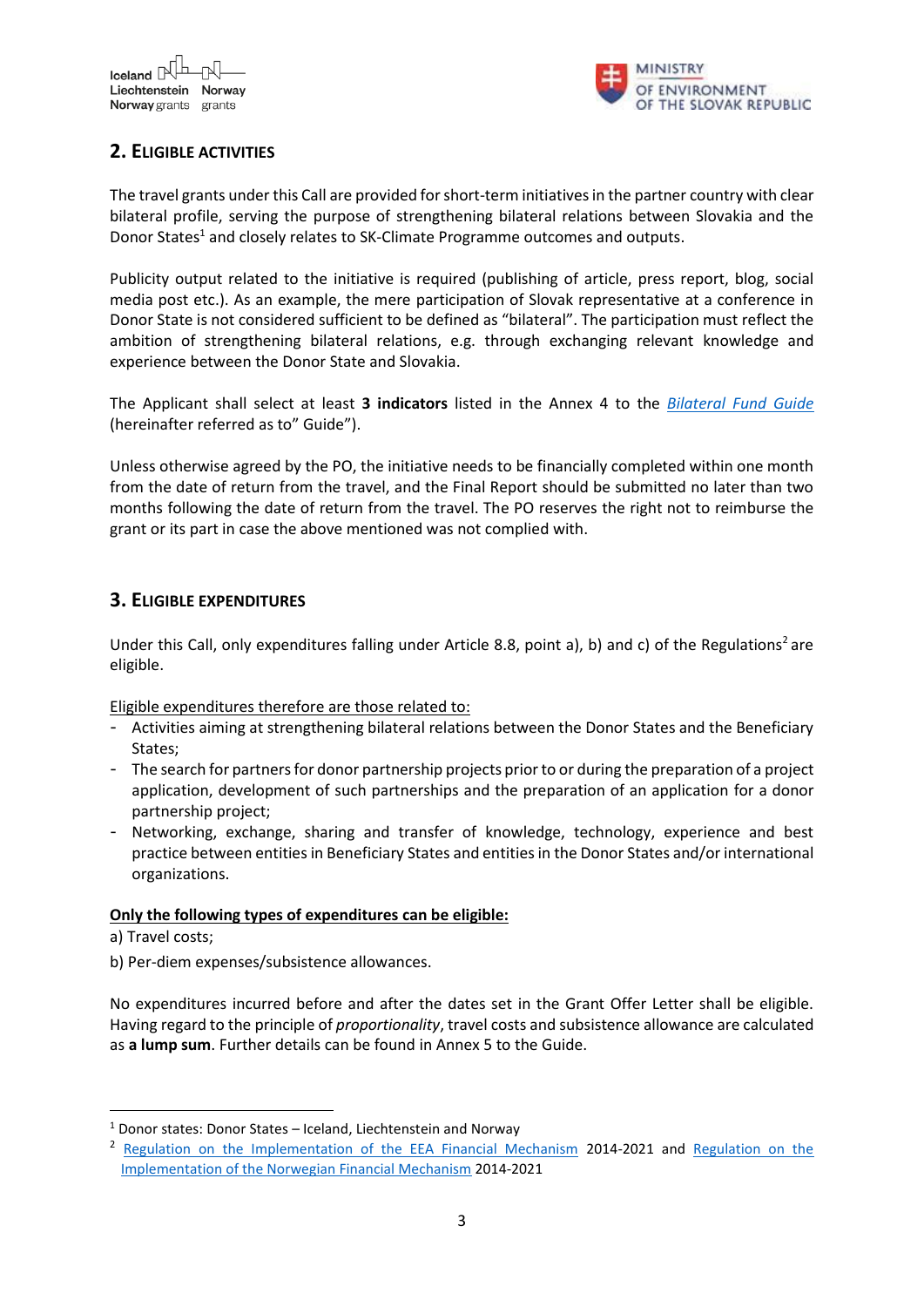

## **4. TRAVEL GRANT APPLICATION SUBMISSION AND EVALUATION**

All Travel Grant Applications shall be prepared in English and submitted electronically at [bilateralnyfond@enviro.gov.sk,](mailto:bilateralnyfond@enviro.gov.sk) along with the following mandatory attachments:

a) Participation-related document(s), such as signed Letter of intent, exchange of emails, invitation, event agenda and confirmation of acceptance of speech or other similar document proving the bilateral interest in the initiative from both Slovakia and Donor State(s).

The Travel Grant Application should be submitted in a due time prior to its scheduled start of implementation. When drafting the schedule, applicants shall take into account that the evaluation may take up to 2 weeks, thus it is recommended to plan the activities not earlier than 4 weeks following the submission of the Grant Application. While aiming to be flexible, the PO reserves the right to reject applications not meeting this deadline. Resubmission can be allowed in case the Call closure is not approaching. Applications shall be evaluated using the FIFO principle ("First In First Out").

#### **5. SELECTION PROCEDURES**

Travel Grant Applications will be evaluated in the order they are received (FIFO principle), which means that the applications are being assessed in the exact same order in which they were delivered. The Selection Criteria are attached to this Call, where the detailed information on the selection procedures can be found.

#### **6. FINANCING AND REPORTING**

No advance payments will be provided for the Travel Grants. The system of financing is reimbursement based on the approved Final Report submitted by the Beneficiary within two months from the date of return from the travel.

### **7. FURTHER INFORMATION**

Please note that all applicants are required to disclose any consultant involved in the preparation of the Travel Grant Application.

Before and during preparation of a Travel Grant Application it is recommended to become familiar with the following documents, as amended.

- $\checkmark$  [Bilateral Guideline](https://eeagrants.org/resources/2014-2021-bilateral-guideline) issued by the Financial Mechanism Office;
- [Regulation on the implementation of the EEA Financial Mechanism](https://eeagrants.org/resources/regulation-implementation-eea-grants-2014-2021) 2014 2021 and
- [Regulation on the implementation of the Norwegian Financial Mechanism](https://eeagrants.org/resources/regulation-implementation-norway-grants-2014-2021)  $2014 2021$ ;
- $\checkmark$  Guidelines, instructions and other documents issued by the **Financial Mechanism Office**, [National Focal Point a](https://www.eeagrants.sk/en/programs/fund-for-bilateral-relations/documents/)nd [Ministry of Finance](https://www.mfsr.sk/en/) of the SR (Certifying Authority).